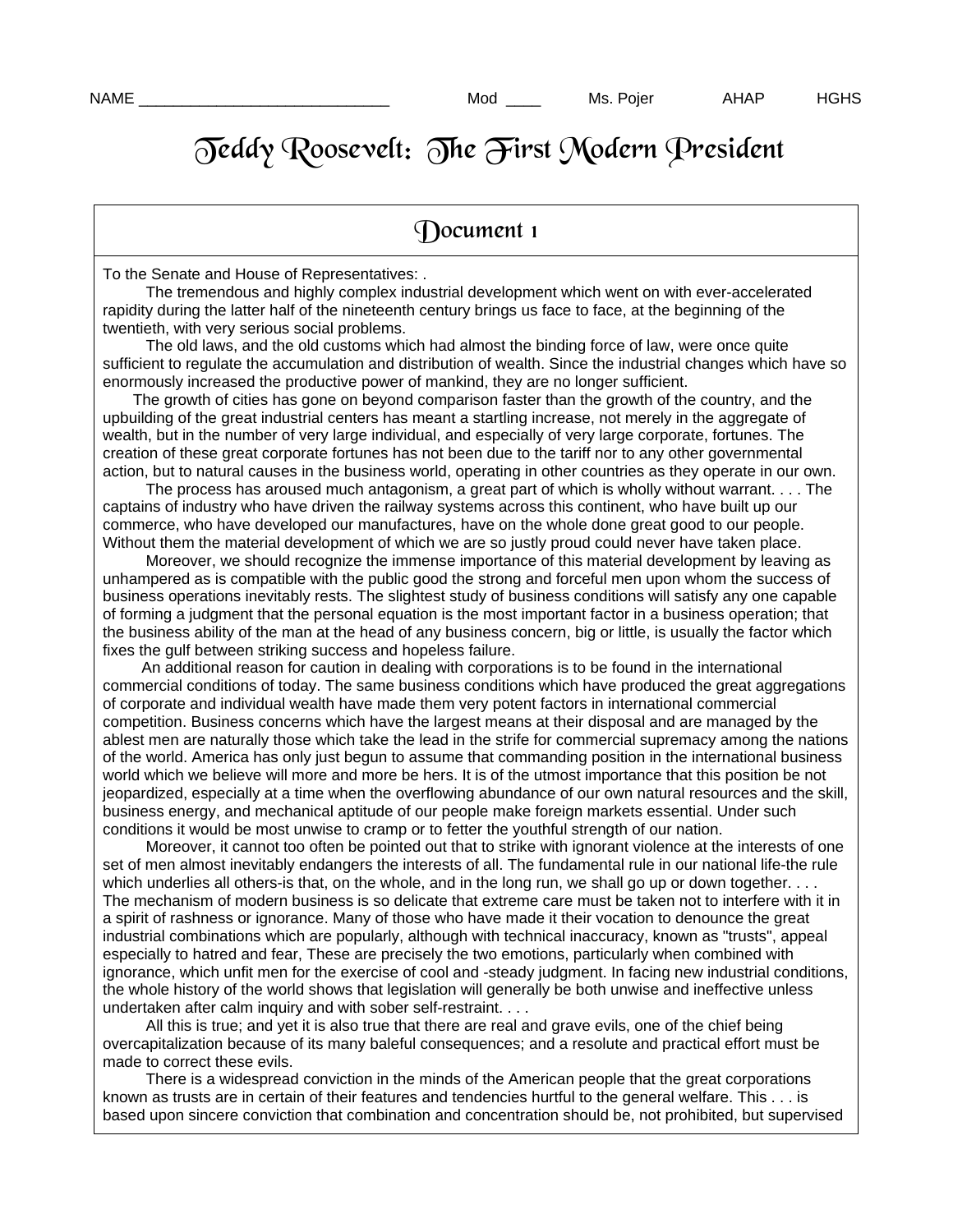and within reasonable limits controlled; and in my judgment this conviction is right.

 It is no limitation upon property rights or freedom of contract to require that when men receive from government the privilege of doing business under corporate form, which frees them from individual responsibility, and enables them to call into their enterprises the capital of the public, they shall do so upon absolutely truthful representations as to the value of the property in which the capital is to be invested. Corporations engaged in interstate commerce should be regulated if they are found to exercise a license working to the public injury. It should be as much the aim of those who seek for social betterment to rid the business world of crimes of cunning as to rid the entire body politic of crimes of violence. Great corporations exist only because they are created and safeguarded by our institutions; and it is therefore our right and our duty to see that they work in harmony with these institutions.

 The first essential in determining how to deal with the great industrial combinations is knowledge of the facts-publicity. In the interest of the public, the government should have the right to inspect and examine the workings of the great corporations engaged in interstate business. Publicity is the only sure remedy which we can now invoke. What further remedies are needed in the way of governmental regulation, or taxation, can only be determined after publicity has been obtained, by process of law, and in the course of administration. The first requisite is knowledge, full and complete-knowledge which may be made public to the world. . . .

 The large corporations, commonly called trusts, though organized in one State, always do business in many States, often doing very little business in the State where they are incorporated. There is utter lack of uniformity in the State laws about them; and as no State has any exclusive interest in or power over their acts, it has in practice proved impossible to get adequate regulation through State action. Therefore, in the interest of the whole people, the nation should, without interfering with the power of the States in the matter itself, also assume power of supervision and regulation over all corporations doing an interstate business. This is especially true where the corporation derives a portion of its wealth from the existence of some monopolistic element or tendency in its business. There would be no hardship in such supervision; banks are subject to it, and in their case it is now accepted as a simple matter of course. Indeed, it is now probable that supervision of corporations by the National Government need not go so far as is now the case with the supervision exercised over them by so conservative a State as Massachusetts, in order to produce excellent results.

 When the Constitution was adopted, at the end of the eighteenth century, no human wisdom could foretell the sweeping changes, alike in industrial and political conditions, which were to take place by the beginning of the twentieth century. At that time it was accepted as a matter of course that the several States were the proper authorities to regulate, so far as was then necessary, the comparatively insignificant and strictly localized corporate bodies of the day. The conditions are now wholly different and wholly different action is called for. I believe that a law can be framed which will enable the National Government to exercise control along the lines above indicated; profiting by the experience gained through the passage and administration of the Interstate Commerce Act. If, however, the judgment of the Congress is that it lacks the constitutional power to pass such an act, then a constitutional amendment should be submitted to confer the power.

**SOURCE:** Theodore Roosevelt, extracts from the First Annual Message to Congress, December 3, 1901.

## Document 2

My fellow-citizens, no people on earth have more cause to be thankful than ours, and this is said reverently, in no spirit of boastfulness in our own strength, but with gratitude to the Giver of Good who has blessed us with the conditions which have enabled us to achieve so large a measure of well-being and of happiness. To us as a people it has been granted to lay the foundations of our national life in a new continent. We are the heirs of the ages, and yet we have had to pay few of the penalties which in old countries are exacted by the dead hand of a bygone civilization. We have not been obliged to fight for our existence against any alien race; and yet our life has called for the vigor and effort without which the manlier and hardier virtues wither away. Under such conditions it would be our own fault if we failed; and the success which we have had in